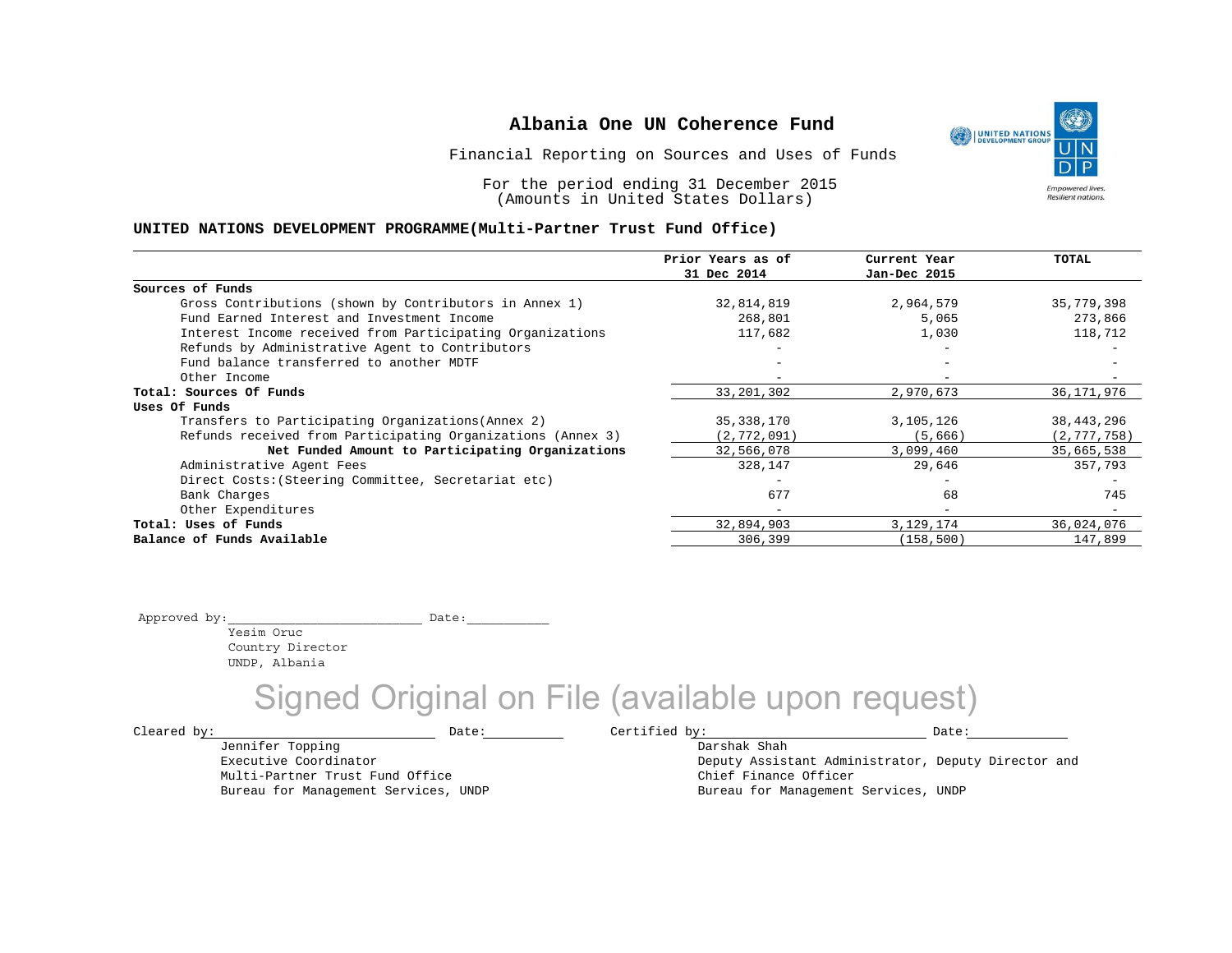

Financial Reporting on Sources and Uses of Funds

For the period ending 31 December 2015 (Amounts in United States Dollars)

#### **UNITED NATIONS DEVELOPMENT PROGRAMME(Multi-Partner Trust Fund Office)**

#### **Annex - 1: Gross Contributions**

|                                | Prior Years as of | Current Year                 | TOTAL      |
|--------------------------------|-------------------|------------------------------|------------|
|                                | 31 Dec 2014       | Jan-Dec 2015                 |            |
| Contributors                   |                   |                              |            |
| Delivering Results Together    | 1,500,000         | 1,441,750                    | 2,941,750  |
| EUROPEAN UNION                 | 3,474,781         | $\overline{\phantom{m}}$     | 3,474,781  |
| Expanded DaO Funding Window    | 3,825,000         | $\qquad \qquad \blacksquare$ | 3,825,000  |
| GOVERNMENT OF AUSTRIA          | 1,214,737         | $\qquad \qquad \blacksquare$ | 1,214,737  |
| GOVERNMENT OF FINLAND          | 394,240           | $\qquad \qquad \blacksquare$ | 394,240    |
| GOVERNMENT OF NETHERLANDS      | 3,845,700         | -                            | 3,845,700  |
| GOVERNMENT OF NORWAY           | 3,338,389         | -                            | 3,338,389  |
| GOVERNMENT OF SPAIN            | 4,000,000         | -                            | 4,000,000  |
| GOVERNMENT OF SWITZERLAND      | 461,553           |                              | 461,553    |
| SWEDISH INT'L DEVELOPMENT COOP | 7,390,270         | 469,108                      | 7,859,378  |
| SWISS AGY FOR DEVELOPMENT & CO | 3,370,150         | 1,053,721                    | 4,423,870  |
| Total: Contributions           | 32,814,819        | 2,964,579                    | 35,779,398 |

# Signed Original on File (available upon request)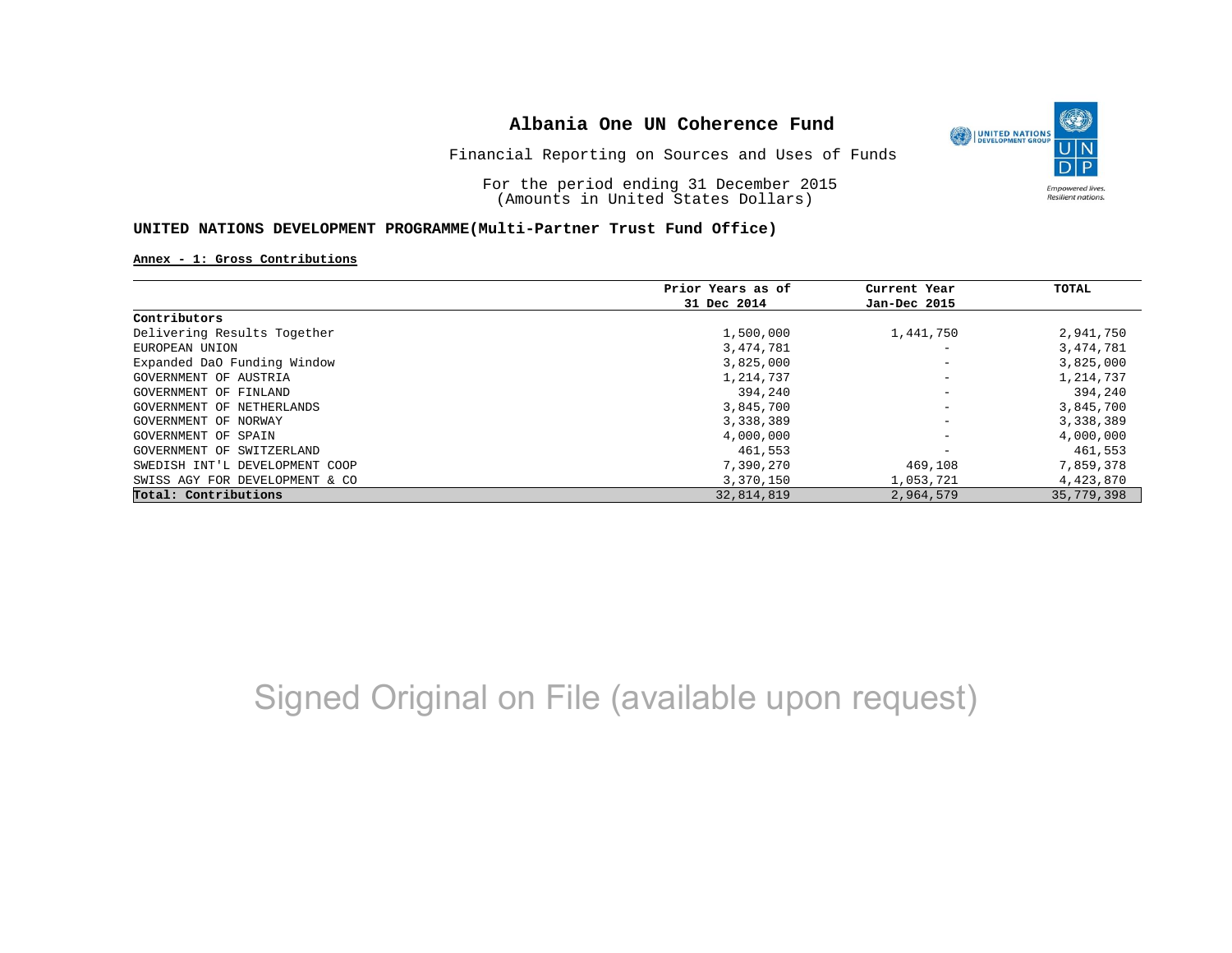

Financial Reporting on Sources and Uses of Funds

For the period ending 31 December 2015 (Amounts in United States Dollars)

#### **UNITED NATIONS DEVELOPMENT PROGRAMME(Multi-Partner Trust Fund Office)**

#### **Annex - 2: Transfers to Participating Organizations**

|                                                | Prior Years as of | Current Year             | TOTAL        |
|------------------------------------------------|-------------------|--------------------------|--------------|
|                                                | 31 Dec 2014       | Jan-Dec 2015             |              |
| ECE                                            | 79,500            | $\overline{\phantom{m}}$ | 79,500       |
| <b>FAO</b>                                     | 315,300           | $\overline{\phantom{a}}$ | 315,300      |
| IAEA                                           | 94,461            | $\overline{\phantom{a}}$ | 94,461       |
| ILO                                            | 75,000            | $\overline{\phantom{m}}$ | 75,000       |
| IOM                                            | 255,000           | 20,000                   | 275,000      |
| ITC                                            | 30,000            | $\overline{\phantom{m}}$ | 30,000       |
| UNAIDS                                         | 160,000           | $\overline{\phantom{m}}$ | 160,000      |
| UNCTAD                                         | 178,500           | $\qquad \qquad -$        | 178,500      |
| <b>UNDP</b>                                    | 15,550,194        | 1,442,405                | 16,992,599   |
| UNEP                                           | 439,244           | $\qquad \qquad -$        | 439,244      |
| UNESCO                                         | 755,918           | 178,200                  | 934,118      |
| UNFPA                                          | 4,277,657         | 374,678                  | 4,652,335    |
| UNICEF                                         | 7,960,773         | 540,050                  | 8,500,823    |
| UNIDO                                          | 665,848           | $\overline{\phantom{m}}$ | 665,848      |
| <b>UNODC</b>                                   | 263,500           | 99,000                   | 362,500      |
| UNWOMEN                                        | 3,346,738         | 450,793                  | 3,797,531    |
| WHO                                            | 890,536           | $\overline{\phantom{0}}$ | 890,536      |
| Total Transfers to Participating Organizations | 35, 338, 170      | 3,105,126                | 38, 443, 296 |

# Signed Original on File (available upon request)